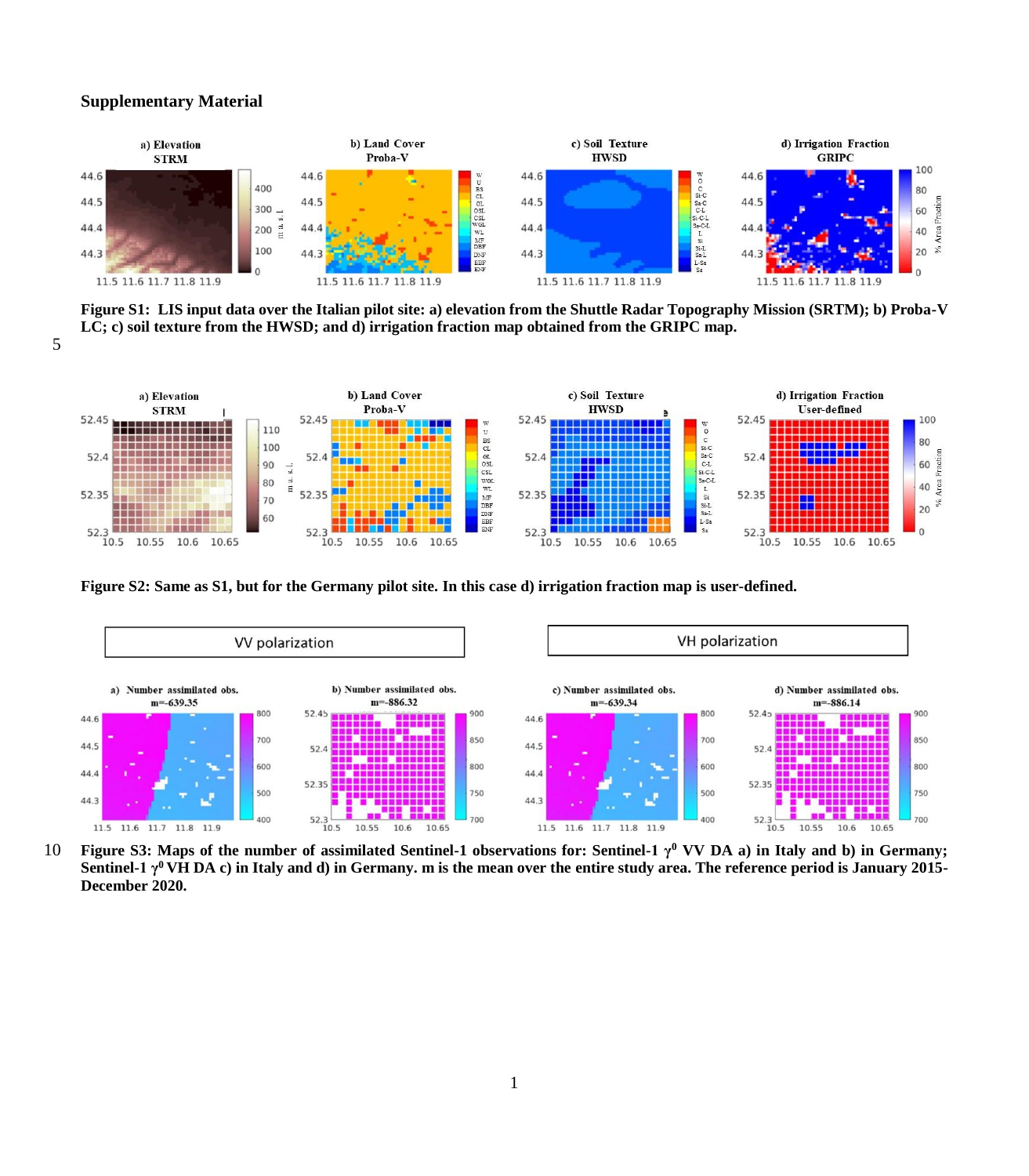

**Figure S4:** Evaluation of the OL (blue lines) and DA (orange lines) runs at the Budrio test site for the Sentinel-1 γ<sup>0</sup> VH DA **experiment: a) Sentinel-1 γ<sup>0</sup> VH against WCM γ<sup>0</sup> VH; b) ASCAT SSM against simulated SSM; c) Proba-V LAI against simulated LAI; d) MODIS ET against simulated ET; e) irrigation benchmark against simulated irrigation.**

20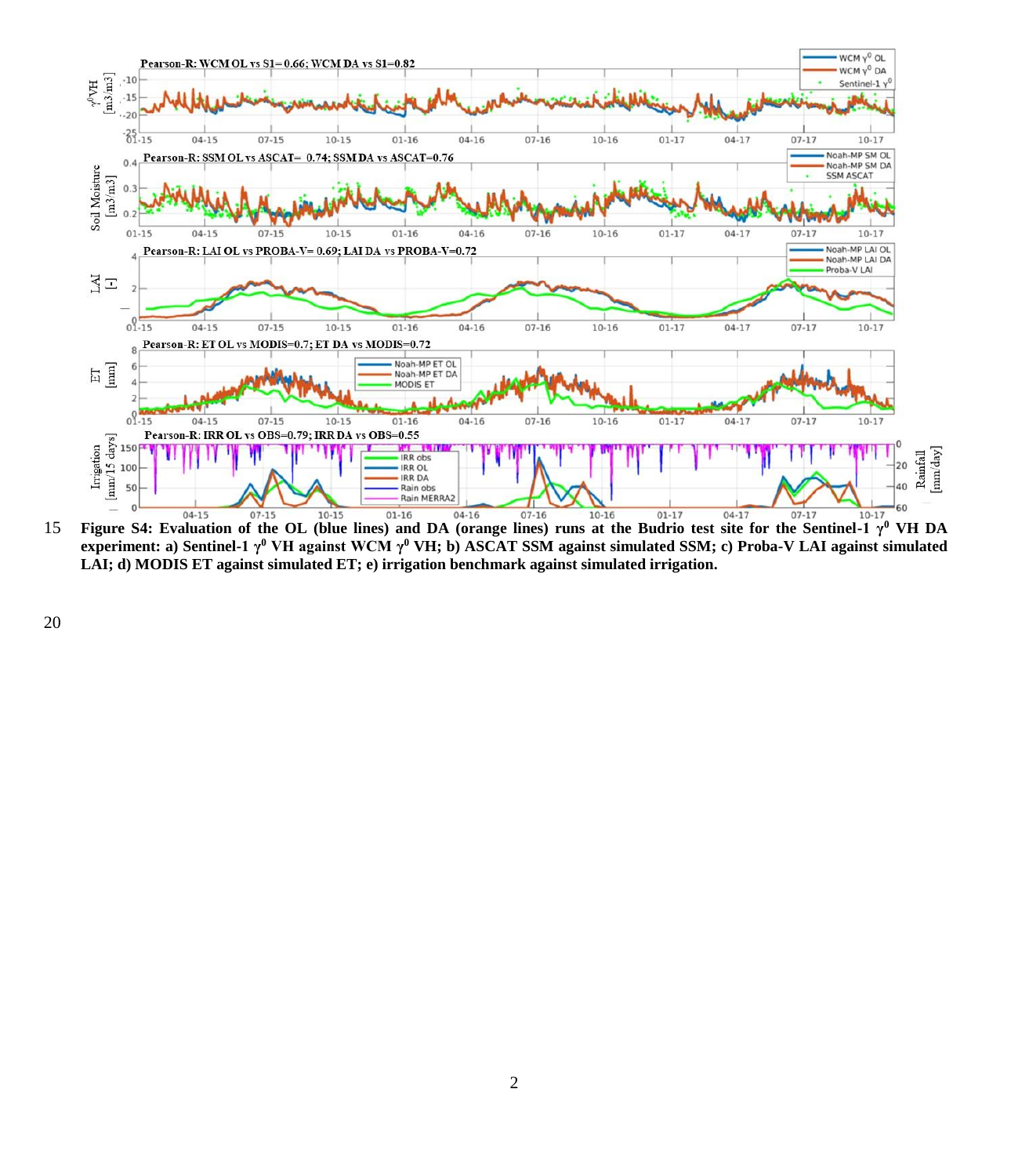

**Figure S5: Same as Figure S4, but at the Faenza F1 test site for the Sentinel-1 γ<sup>0</sup> VV DA experiment.**